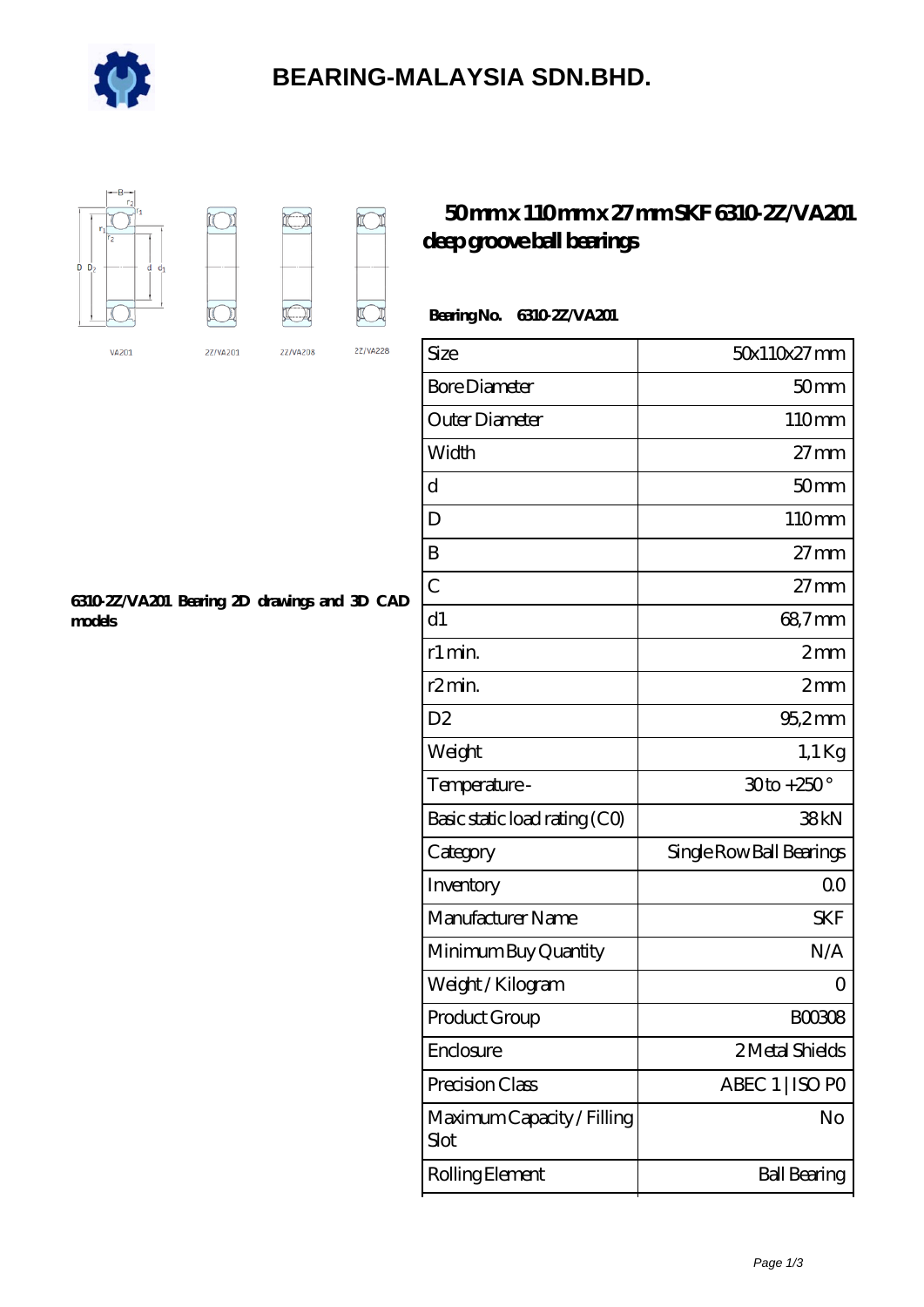

## **[BEARING-MALAYSIA SDN.BHD.](https://e-marc.net)**

| Snap Ring                 | No                                                                                                                                                                                                                           |
|---------------------------|------------------------------------------------------------------------------------------------------------------------------------------------------------------------------------------------------------------------------|
| Internal Special Features | Polyalkylene<br>Glycol/Graphite Mixture<br>Filled                                                                                                                                                                            |
| Cage Material             | Steel                                                                                                                                                                                                                        |
| Internal Clearance        | CO-Medium                                                                                                                                                                                                                    |
| Inch - Metric             | Metric                                                                                                                                                                                                                       |
| Long Description          | 50MM Bore; 110MM<br>Outside Diameter; 27MM<br>Outer Race Width; 2Metal<br>Shields, Ball Bearing, ABEC<br>1   ISO PO, No Filling Slot;<br>No Snap Ring, Polyalkylene<br>Glycol/Graphite Mixture<br>Filled Internal Special Fe |
| <b>Other Features</b>     | Deep Groove   Extreme<br>Temperature Variant                                                                                                                                                                                 |
| Category                  | Single Row Ball Bearing                                                                                                                                                                                                      |
| <b>UNSPSC</b>             | 31171504                                                                                                                                                                                                                     |
| Harmonized Tariff Code    | 8482.105068                                                                                                                                                                                                                  |
| Noun                      | Bearing                                                                                                                                                                                                                      |
| <b>Keyword String</b>     | Ball                                                                                                                                                                                                                         |
| Manufacturer URL          | http://www.skf.com                                                                                                                                                                                                           |
| Weight/LBS                | 1.1                                                                                                                                                                                                                          |
| Outside Diameter          | 4.331 Inch   110Millimeter                                                                                                                                                                                                   |
| Inner Race Width          | OInch   OMillimeter                                                                                                                                                                                                          |
| <b>Bore</b>               | 1.969 Inch   50 Millimeter                                                                                                                                                                                                   |
| Outer Race Width          | 1.063Inch   27 Millimeter                                                                                                                                                                                                    |
| $d_1$                     | 68.76mm                                                                                                                                                                                                                      |
| $D_2$                     | $952$ mm                                                                                                                                                                                                                     |
| $r_{1,2}$ min.            | 2mm                                                                                                                                                                                                                          |
| $d_a$ min.                | 61 mm                                                                                                                                                                                                                        |
| d <sub>a</sub> max.       | 68.7mm                                                                                                                                                                                                                       |
| $D_a$ max.                | $99$ mm                                                                                                                                                                                                                      |
| $r_a$ max.                | 2 <sub>mm</sub>                                                                                                                                                                                                              |
|                           |                                                                                                                                                                                                                              |